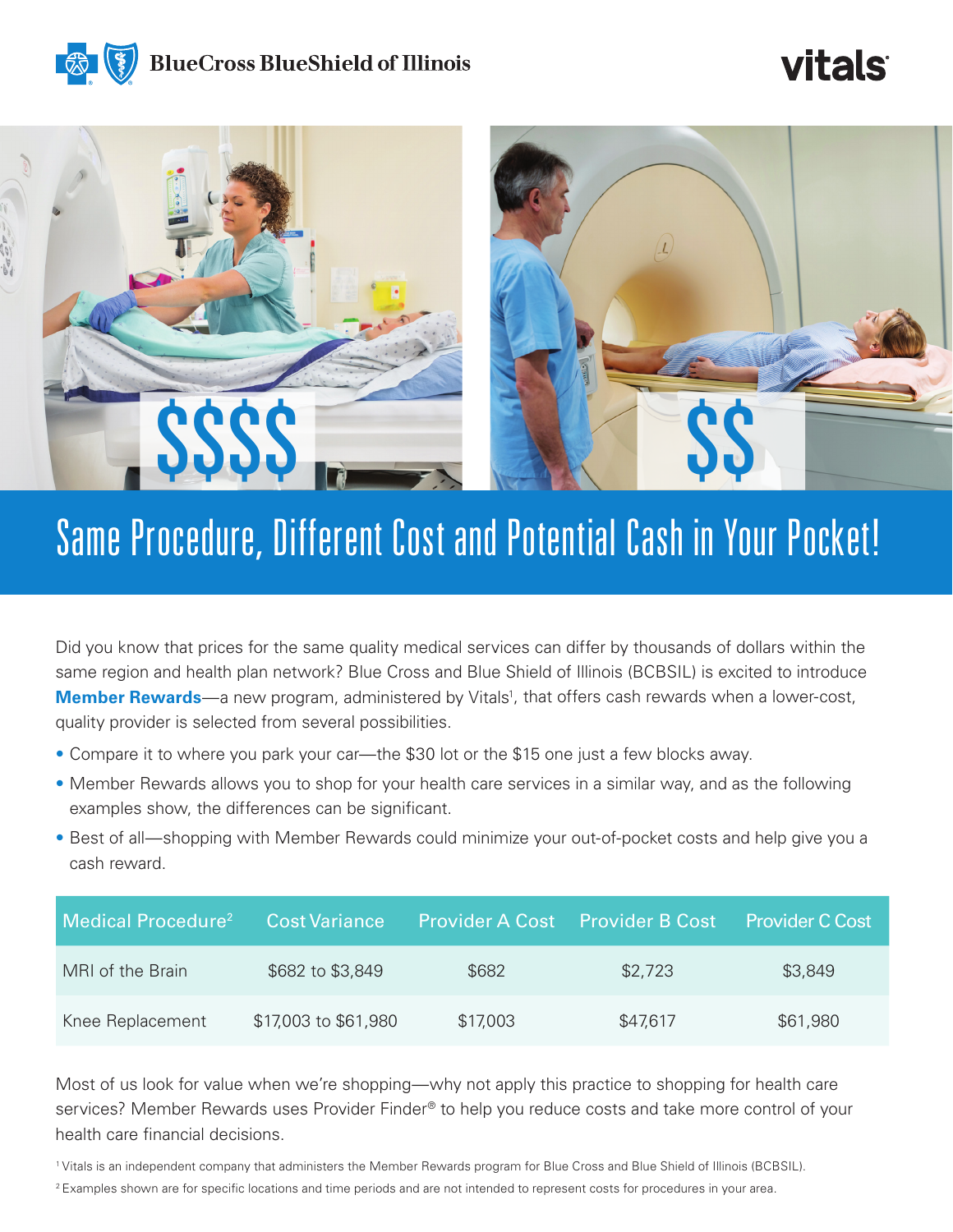### **Member Rewards**

### **Reward Eligible Health Care Services\* Rewards can range from \$25-\$500**

Bariatric Surgery - Laparoscopic Gastric Bypass (Stapling) Bariatric Surgery (Lap Band) Bladder Repair for Incontinence (Sling) Bladder Scope with Lithotripsy (Kidney Stone Fragmentation) Bladder Scope with Stent Bone and Joint Scan of Whole Body Bone Density study of Spine or Pelvis Breast Biopsy with Imaging Breast Lumpectomy Bronchoscopy Bunionectomy Carpal Tunnel Cataract Removal Colonoscopy CT Scan Hammertoe Correction Hernia Inguinal Repair (Age 5+, Non-Laparoscopic) Hip Replacement Hysterectomy Hysteroscopy Knee Arthroscopy with Cartilage Repair Knee Replacement Lab Blood Draws\*\* Laminectomy - Inpatient Laparoscopic Gall Bladder Removal Laparoscopic Removal of Ovaries and/or Fallopian Tubes Laparoscopic Tubal Block or Tubal Ligation Mammogram MR Angiography Head without Dye MRI MRI Abdomen with contrast Nasal/Sinus - Corrective Surgery - Septoplasty Nasal/Sinus - Endoscopy - Sinus Surgery Nasal/Sinus - Submucous Resection Inferior Turbinate Partial or Total Removal of Thyroid Gland PET Scan Repair of Laparoscopic Inguinal Hernia Repair of Umbilical Hernia (Age 5+) Revision of Total Hip or Total Knee Replacement Rotator Cuff Repair (Surgical, Non-Arthroscopic) Shoulder Arthroscopy Shoulder Arthroscopy with Rotator Cuff Repair Sigmoidoscopy Spinal Fusion (Anterior) Spinal Fusion (Posterior) Tonsillectomy and Adenoidectomy Total Thyroid Removal Tympanoplasty (Ear Drum Repair) Tympanostomy and Myringotomy Ultrasound Exam Upper GI Endoscopy Urethra and Bladder Scope

\*This list is subject to change and does not represent all services included in the Member Rewards program in 2021. Specific procedure types will vary for each reward eligible service.

Lithotripsy - Fragmenting of Kidney Stones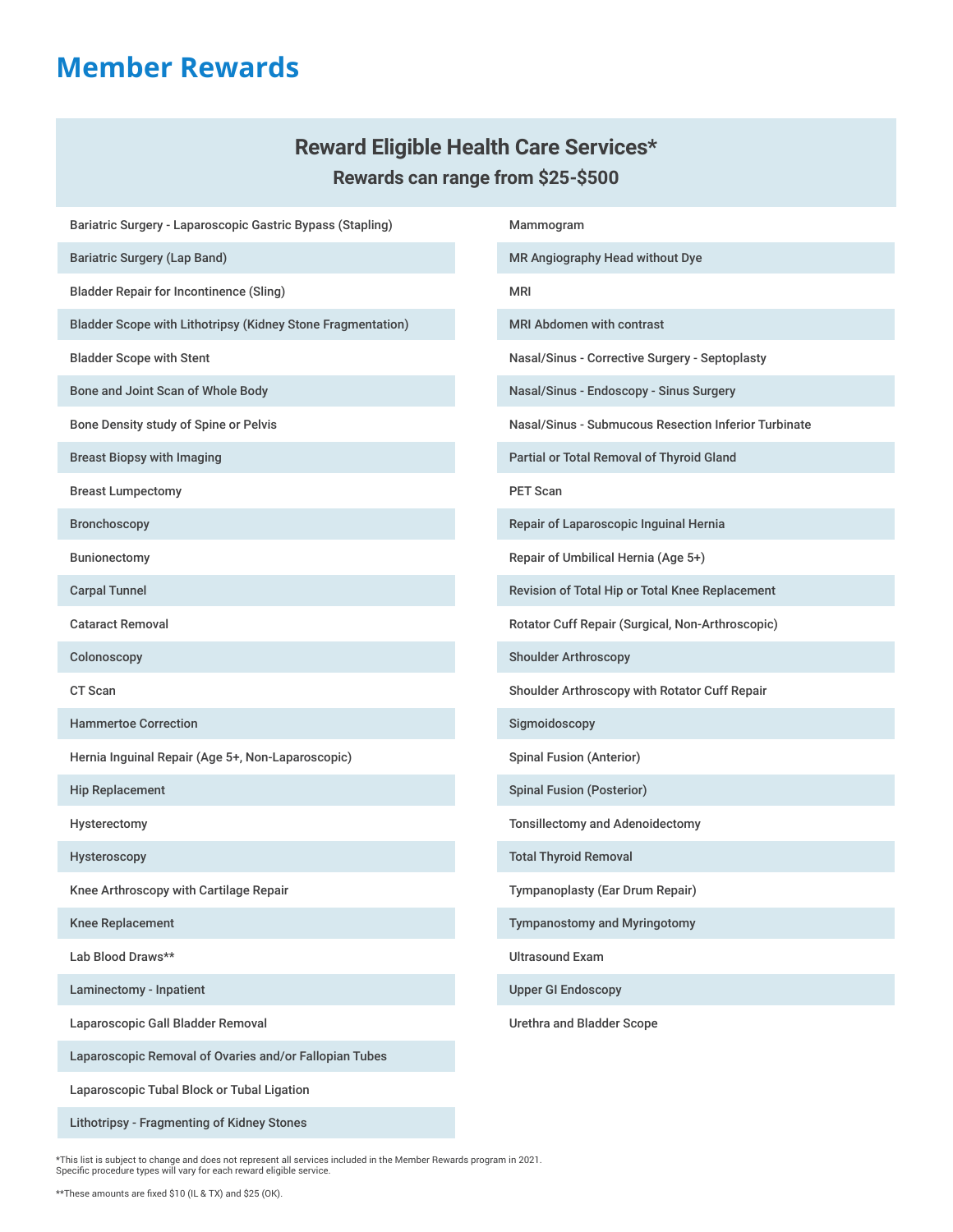## What Is the Member Rewards Program?

Member Rewards—combined with Provider Finder, our nationwide database of independently contracted health care providers—can help you:

- Compare costs and quality for numerous procedures.
- Estimate out-of-pocket costs.
- Earn cash while shopping for care.
- Save money and make the most efficient use of your health care benefits.
- Consider treatment decisions with your doctors.

## How Does It Work?

- **1.** When a doctor recommends treatment, log into Blue Access for Members at **bcbsil.com**
- **2.** Click **Doctors and Hospitals** Tab then on Find a Doctor or Hospital and Shop for Procedures
- **3.** Choose a Member Rewards eligible location, and you may earn a cash reward
- **4.** Complete your procedure and, once verified, you will receive a check within 4 to 6 weeks

Questions? Call the number on the back of your member ID card.

| <b>RhoCras Ractivide</b><br>of Rinch                                                                                                                                                                               | A.<br>Saarch doctors, in prices, procedures and more<br>æ                                                                                |
|--------------------------------------------------------------------------------------------------------------------------------------------------------------------------------------------------------------------|------------------------------------------------------------------------------------------------------------------------------------------|
| MYHEAZH PLAN PPO (Participating Provider Opt)<br>Find the Care You Need<br>that the search par above to find a doctor, specialist a facility.<br>Or you can use the tiles below to nevigate through on pare diret. | s.<br>MYLOCATION<br>ENV.E. 3 FOR JENNISDANCE *<br>Joseph D. Niedo<br><b>FOR</b><br>Kinberly A Alebo<br>Crewy Liabs<br><b>China Kalin</b> |
| Get help finding                                                                                                                                                                                                   |                                                                                                                                          |
| Get medical care<br>Find peneral doctors, specialists.<br>hospitals, urgent cars centers, group<br>practices, late, and more.                                                                                      | Find a cost<br>Company costs for any procedure, or find<br>out what your copay is.                                                       |

| <b>ElseCross Elsefibirid</b><br>of IES works | Colonoscopy, Screening                            | AFER<br>$\times$<br>Chicago, IL | ACCEPTS<br>PPO Participa. |
|----------------------------------------------|---------------------------------------------------|---------------------------------|---------------------------|
|                                              | $\frac{1}{2}$<br>$\overline{m}$ $\overline{m}$    | Chivago                         |                           |
| Colonoscopy, Screening                       |                                                   |                                 |                           |
| Expected cost to you: \$1,154 - 1,994        | Expected cost to your employer: \$1,387 - \$8,946 |                                 |                           |
| Read more about this procedure               |                                                   |                                 |                           |
| All Results [6] Member Rewards only [4]      | 6 results for Colonoscopy, Screening for Facility |                                 |                           |
| \$1.154 your expected cost                   |                                                   |                                 | \$150 Member Reward       |

### Key Features

#### Engagement

- Direct Mailers to remind you of the program and possibility of cash rewards for your procedures.
- Personalized mailbox inside the tool to alert you to potential savings

#### Ease of Shopping

- You can quickly find the information you need to help you choose a facility or service.
- Member Rewards is available via computer, smartphone and other mobile devices.

#### Cash Rewards

- It's easy to understand how much you could save with a reward option, based on location.
- After verification, Vitals will send you any earned reward check. Note that rewards are taxable.

Blue Cross and Blue Shield of Illinois, a Division of Health Care Service Corporation, a Mutual Legal Reserve Company, an Independent Licensee of the Blue Cross and Blue Shield Association BCBSIL makes no endorsement, representation or warranty regarding Vitals' administration of the Member Rewards program. Information received through the Member Rewards program is not ons regarding course and place of treatment remain with the member and his or her health care provider. Eligibility for rewards is meant to replace advice of a health care professional, and decisior<br>subject to terms and conditions of the Member Rewards program.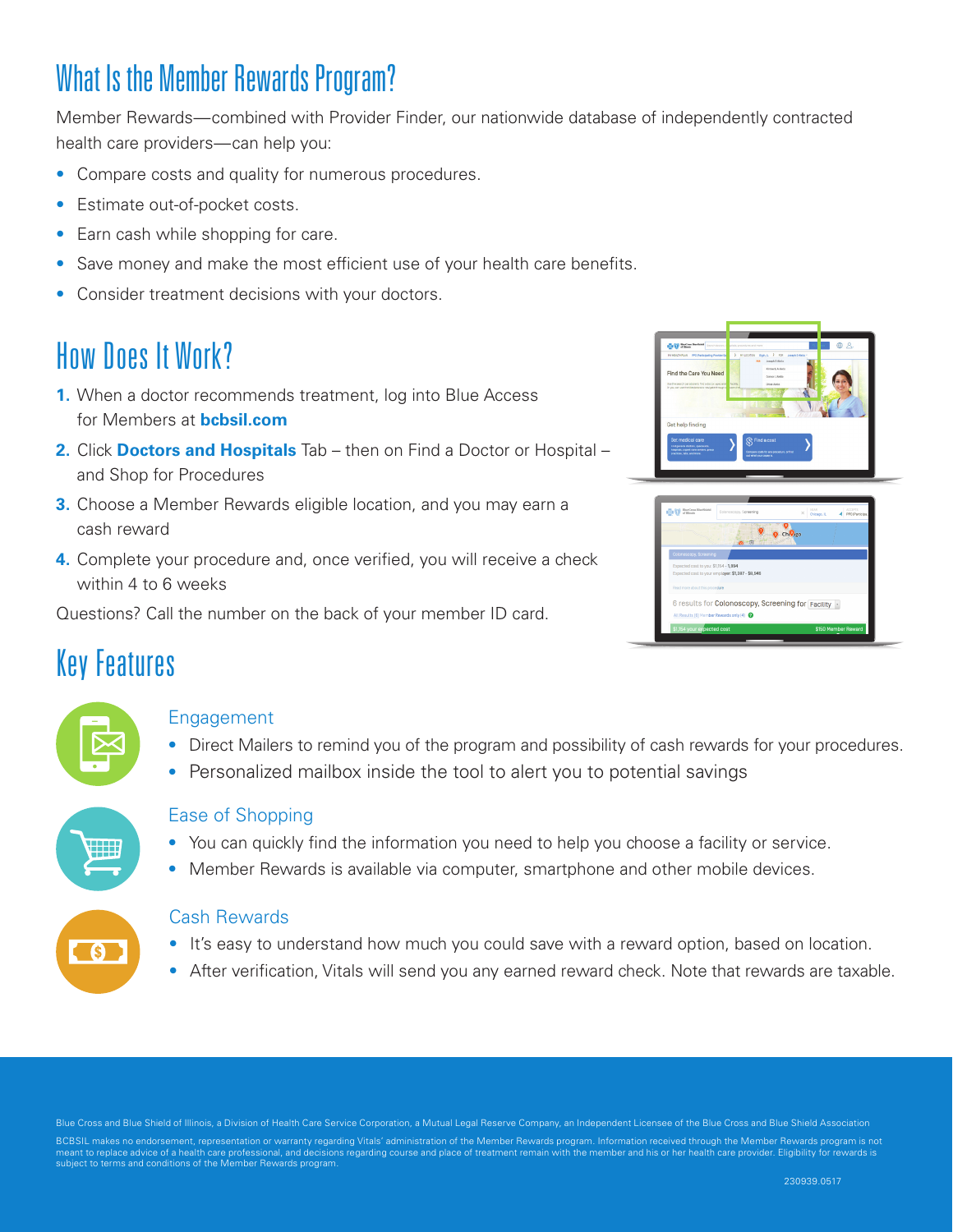#### MEMBER'S FREQUENTLY ASKED QUESTIONS

#### **Q.** *What is Member Rewards?*

**A.** Member Rewards is a voluntary program that educates consumers by reminding you that you have choices when it comes to your healthcare. If your doctor recommends a particular medical service Member Rewards can point you to lower-cost options at in-network facilities in your area. If you choose a cost-effective option you can qualify for a cash incentive. Member Rewards does not offer medical advice and is not a substitute for medical care from your doctor but it can help you optimize your healthcare by making you aware of your options.

#### **Q.** *What is the benefit of the Member Rewards program?*

**A.** As a voluntary program, members have the final choice in where they are receiving their care. Member Rewards will help members get a better understanding of the differences in costs between health care facilities.

The Member Rewards program helps to drive down the cost of health care for members and keeps their groups overall utilization down, which in turn, keeps their yearly premiums down, keeping more money in their paycheck. The program also gives members a cash incentive when they use the tool to shop for, and utilize, those alternatives. By offering lower cost and convenient locations for common procedures/services, members save on out-of-pocket costs.

#### **Q:** *Does the program cost anything to use?*

**A:** No. Member Rewards is free to members.

#### *Q: Am I eligible and how do I sign up?*

**A:** All active employees currently under the age of 65 (non-Medicare eligible) who are enrolled in the health benefit plan through their employer, and their enrolled dependents, are eligible for the Member Rewards program. If you are eligible for the program, then you are automatically enrolled and can use the service at any time.

#### *Q: Is this a change in my benefits?*

**A:** No. The Member Rewards program does not affect your benefits in any way. All benefit, preauthorization and pre-certification guidelines still apply, and this program does not affect your claim payment. This program does not take the place of any pre-certification requirements you may have as part of your benefits.

#### *Q: What services qualify for an incentive?*

**A:** Member Rewards targets costly procedures, such as mammograms, MRIs and physical therapy; services that are planned in advance. For a full list of services please call the BVA or log online through Blue Access for Members (BAM).

#### *Q: How can I qualify for an incentive?*

**A:** Qualifying for an incentive is simple and fast. If your doctor recommends a particular medical procedure, service or test, contact Member Rewards either by telephone or online prior to receiving the medical service. If you call BVA, a representative will tell you if the service you are researching is eligible, and if it is, will give you cost-effective options in your area that qualify for an incentive. If you go online you can view a list of eligible medical services and procedures and the cost-effective options in your area. In either case, if you choose one of the options identified by Member Rewards, you can qualify for an incentive.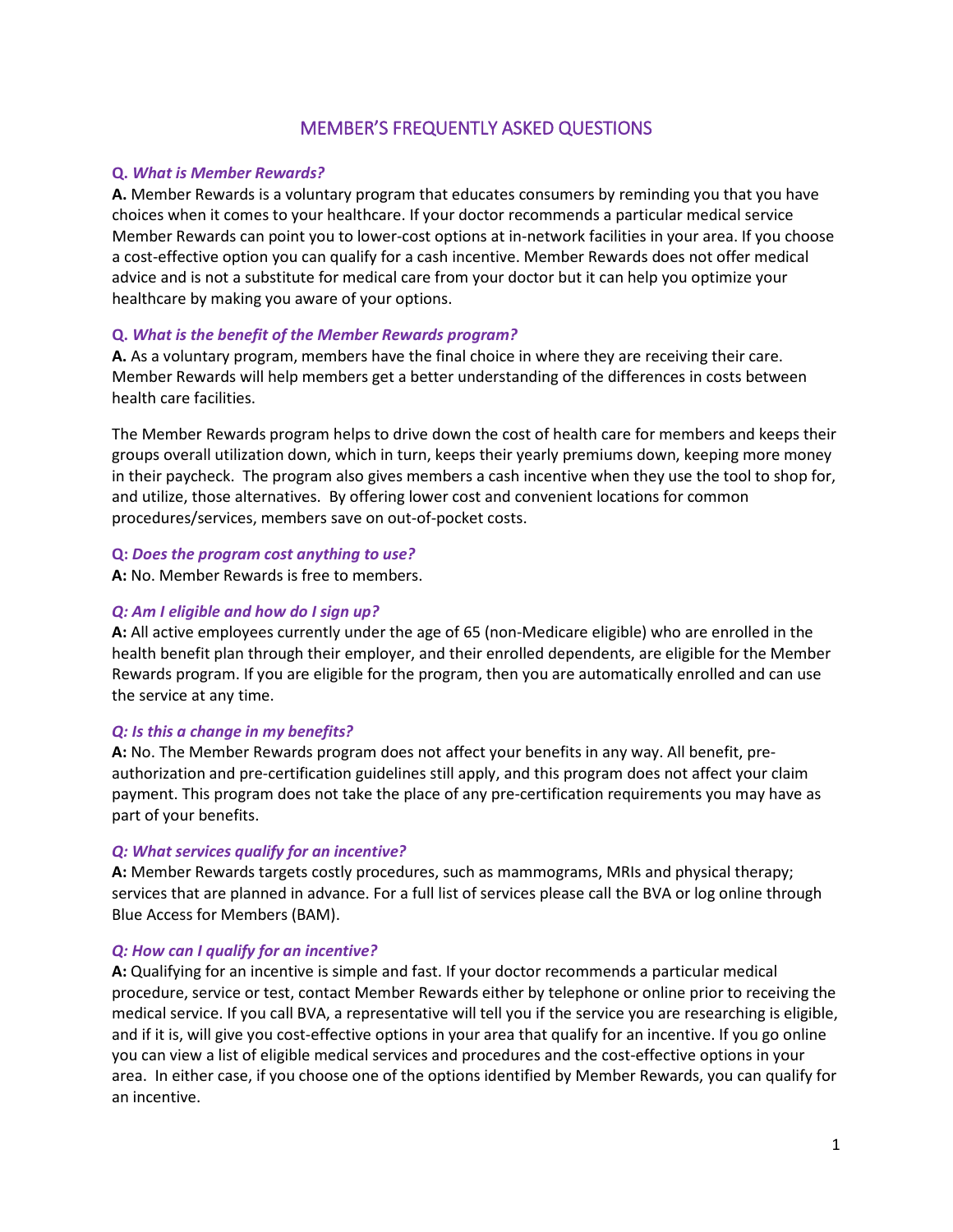#### *Q: Why do I need to shop prior to having a medical procedure or test?*

**A:** Shopping prior to having the procedure gives you time to explore your options and get a new referral from your doctor if necessary.

#### *Q: I went to one of the cost-effective facilities but didn't use Member Rewards to find it. Is there any way to still get the incentive?*

**A:** No. In order to be eligible for an incentive you must have shopped with Member Rewards at least one day prior to your appointment.

#### *Q: How will I receive my incentive?*

**A:** If you qualify for an incentive, a check will be mailed to you 60 days from the date of service of your procedure.

#### *Q: How does the incentive work? Do I need to send you anything after my procedure?*

A: No. Member Rewards is contracted by Blue Cross Blue Shield of Illinois and will receive your processed claim information automatically. You are not required to send in anything to Member Rewards in order to receive your incentive.

#### *Q: Who can I contact about the status of my incentive check?*

**A:** For questions related to your incentives you can call the BVA at the number on the back of your medical card.

#### *Q: Do I have to pay taxes on the cash incentive I receive?*

**A:** If you receive incentives of \$600 or greater in one year, Vitals will send you a 1099 tax form to file with the Internal Revenue Service.

#### *Q: Am I obligated to use the most cost-effective facility after shopping with Member Rewards?*

**A:** No. Member Rewards is completely voluntary. You can receive an incentive buy choosing any of the options suggested by Member Rewards. If you prefer to go to a facility that is not on the list of options suggested by Member Rewards, you can do that too. You will not receive an incentive but you will have the benefit of knowing that there are lower cost options available to you if you want them.

#### *Q: Will I have to change my doctor?*

**A:** No, you will not have to change your primary care physician. However, you may need to have a discussion with your doctor about getting referred to a cost-effective location, where you can save money and qualify for incentives.

#### *Q: Does Member Rewards recommend physicians?*

**A:** The Member Rewards program is based on eligible procedures and the facilities that offer those procedure at a cost-effective rate. We are currently unable to provide specific physician information for most groups. Physicians may have the ability to treat at multiple locations. We encourage members to share the cost-effective information with the primary care physician to help determine which specialist they should see.

#### *Q: What if the facility I usually go to is already the most cost-effective option?*

**A:** If you are already scheduled at cost-effective facility on the Member Rewards list you still qualify for an incentive simply for making the phone call or going online and exploring your options. You must shop to receive the incentive.